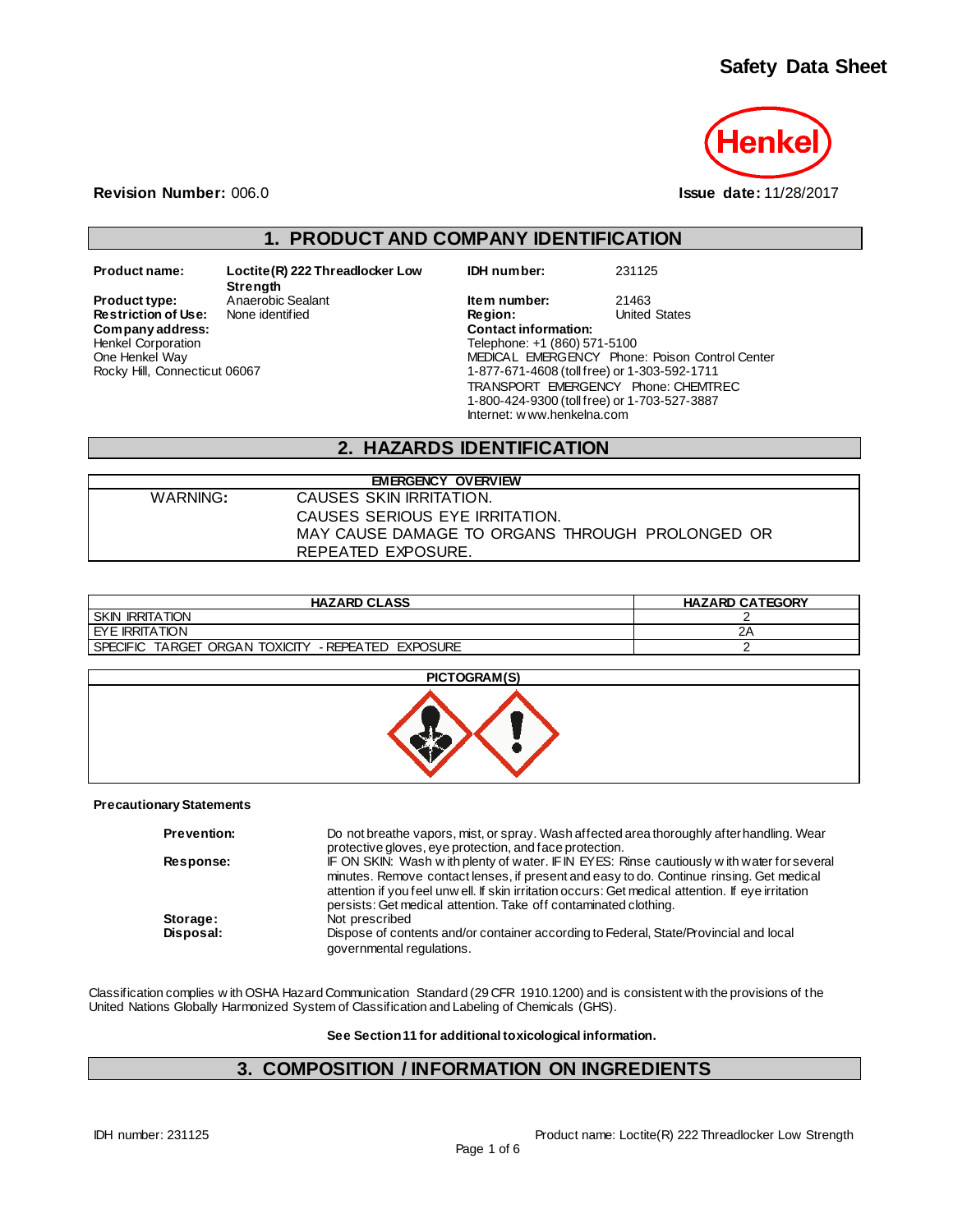| Hazardous Component(s)     | <b>CAS Number</b> | Percentage* |
|----------------------------|-------------------|-------------|
| Oleic acid 5.5EO           | 9004-96-0         | $30 - 40$   |
| Silica, amorphous, treated | 68909-20-6        | $5 - 10$    |
| Saccharin                  | $81 - 07 - 2$     | $1 - 5$     |
| Propane-1.2-diol           | $57-55-6$         | $1 - 5$     |
| Cumene hydroperoxide       | $80 - 15 - 9$     | $1 - 5$     |
| Titanium dioxide           | 13463-67-7        | $0.1 - 7$   |
| Cumene                     | $98 - 82 - 8$     | $0.1 -$     |

\* Exact percentages may vary or are trade secret. Concentration range is provided to assist users in providing appropriate protections.

| <b>4. FIRST AID MEASURES</b>       |                                                                                                                                                                               |  |  |
|------------------------------------|-------------------------------------------------------------------------------------------------------------------------------------------------------------------------------|--|--|
| Inhalation:                        | Move to fresh air. If not breathing, give artificial respiration. If breathing is<br>difficult, give oxygen. Get medical attention.                                           |  |  |
| Skin contact:                      | Immediately flush skin w ith plenty of w ater (using soap, if available). Remove<br>contaminated clothing and footwear. Wash clothing before reuse. Get medical<br>attention. |  |  |
| Eye contact:                       | Rinse immediately with plenty of water, also under the eyelids, for at least 15<br>minutes. Get medical attention.                                                            |  |  |
| Ingestion:                         | DO NOT induce vomiting unless directed to do so by medical personnel.<br>Never give anything by mouth to an unconscious person. Get medical<br>attention.                     |  |  |
| Symptoms:                          | See Section 11.                                                                                                                                                               |  |  |
|                                    | <b>5. FIRE FIGHTING MEASURES</b>                                                                                                                                              |  |  |
| Extinguishing media:               | Water spray (fog), foam, dry chemical or carbon dioxide.                                                                                                                      |  |  |
| Special firefighting procedures:   | Wear self-contained breathing apparatus and full protective clothing, such as<br>turn-out gear. In case of fire, keep containers cool with water spray.                       |  |  |
| Unusual fire or explosion hazards: | Uncontrolled polymerization may occur at high temperatures resulting in<br>explosions or rupture of storage containers.                                                       |  |  |
| Hazardous combustion products:     | Oxides of carbon. Oxides of sulfur. Oxides of nitrogen. Irritating organic<br>vapours.                                                                                        |  |  |

# **6. ACCIDENTAL RELEASE MEASURES**

**Use personal protection recommended in Section 8, isolate the hazard area and deny entry to unnecessary and unprotected personnel.**

| Environmental precautions: | Do not allow product to enter sew er or waterways.                                                                                                                                                                                                                                                                                                                                                                                                                               |
|----------------------------|----------------------------------------------------------------------------------------------------------------------------------------------------------------------------------------------------------------------------------------------------------------------------------------------------------------------------------------------------------------------------------------------------------------------------------------------------------------------------------|
| Clean-up methods:          | Remove all sources of ignition. Evacuate and ventilate spill area; dike spill to<br>prevent entry into w ater system; w ear full protective equipment during clean-<br>up. Soak up w ith inert absorbent material (e.g. sand, silica gel, acid binder,<br>universal binder, saw dust). Scrape up as much material as possible. Store in a<br>partly filled, closed container until disposal. Refer to Section 8 "Exposure"<br>Controls / Personal Protection" prior to clean up. |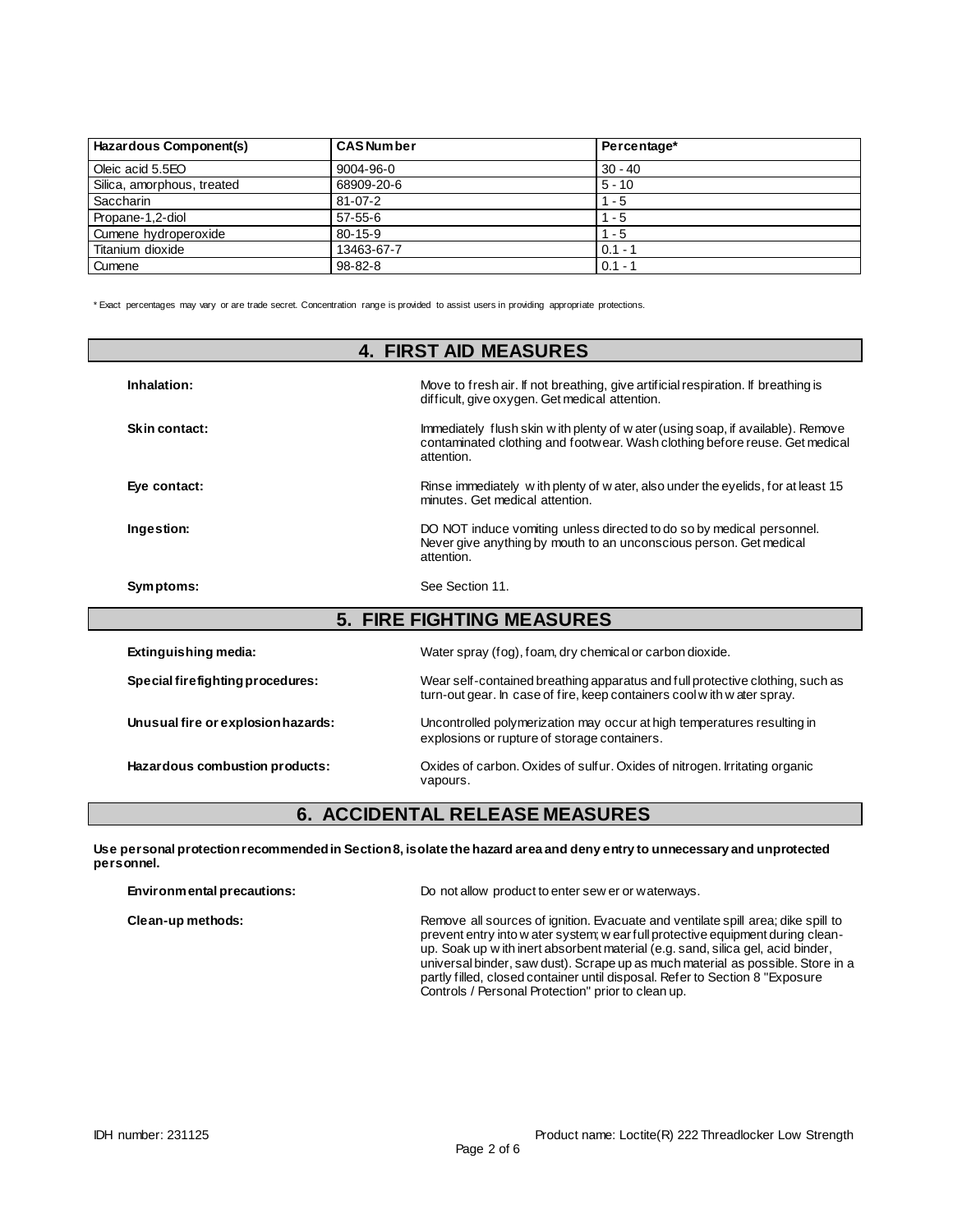## **7. HANDLING AND STORAGE**

**Handling:** Use only w ith adequate ventilation. Prevent contact w ith eyes, skin and clothing. Do not breathe vapor and mist. Wash thoroughly after handling. Keep container closed. Refer to Section 8.

**Storage:** For safe storage, store at or below 38 °C (100.4 °F) Keep in a cool, w ell ventilated area aw ay from heat, sparks and open flame. Keep container tightly closed until ready for use.

## **8. EXPOSURE CONTROLS / PERSONAL PROTECTION**

**Employers should complete an assessment of all workplaces to determine the need for, and selection of, proper exposure controls and protective equipment for each task performed.**

| Hazardous Component(s)     | <b>ACGIHTLV</b>                                | <b>OSHA PEL</b>                                                                                                                                                          | <b>AIHA WEEL</b> | <b>OTHER</b> |
|----------------------------|------------------------------------------------|--------------------------------------------------------------------------------------------------------------------------------------------------------------------------|------------------|--------------|
| Oleic acid 5.5EO           | None                                           | None                                                                                                                                                                     | None             | None         |
| Silica, amorphous, treated | 10 mg/m3 TWA<br>6 mg/m3 TWA<br>Inhalable dust. |                                                                                                                                                                          | None             | None         |
| Saccharin                  | None                                           | None                                                                                                                                                                     | None             | None         |
| Propane-1,2-diol           | None                                           | None                                                                                                                                                                     |                  | None         |
| Cumene hydroperoxide       | None                                           | 1 ppm $(6 \text{ mg/m3})$<br>None<br><b>TWA</b><br>(SKIN)                                                                                                                |                  | None         |
| Titanium dioxide           | 10 mg/m3 TWA                                   | 15 mg/m3 PEL Total<br>dust.<br>15 MPPCF TWA<br>Respirable fraction.<br>15 mg/m3 TWA Total<br>dust.<br>50 MPPCF TWA<br>Total dust.<br>5 mg/m3 TWA<br>Respirable fraction. | None             | None         |
| Cumene                     | 50 ppm TWA                                     | 50 ppm (245 mg/m3)<br>PEL<br>(SKIN)                                                                                                                                      | None             | None         |

**Engineering controls:** Provide adequate local exhaust ventilation to maintain w orker exposure below exposure limits.

**Respiratory protection:** Use NIOSH approved respirator if there is potential to exceed exposure limit(s).

**Eye/face protection:** Safety goggles or safety glasses with side shields. Full face protection should Separation should be used if the potential for splashing or spraying of product exists. Safety show ers and eye wash stations should be available.

**Skin protection:** Use chemical resistant, impermeable clothing including gloves and either an apron or body suit to prevent skin contact. Neoprene gloves.

## **9. PHYSICAL AND CHEMICAL PROPERTIES**

**Physical state:** Liquid **Color:** Liquid Color: Color: **Odor:** Mild **Odor threshold:** Not available. **pH:**<br> **Vapor pressure:**<br>
Vapor pressure:<br>  $\leq 5 \text{ mm}$  hg (27 **Boiling point/range:** Not available.<br> **Melting point/range:** Not available. **Melting point/ range: Specific gravity:** 1.08 at 20 °C (68°F)<br> **Vapor density:** Not available. **Vapor density:** 

**Vapor pressure:** < 5 mm hg (27 °C (80.6 °F))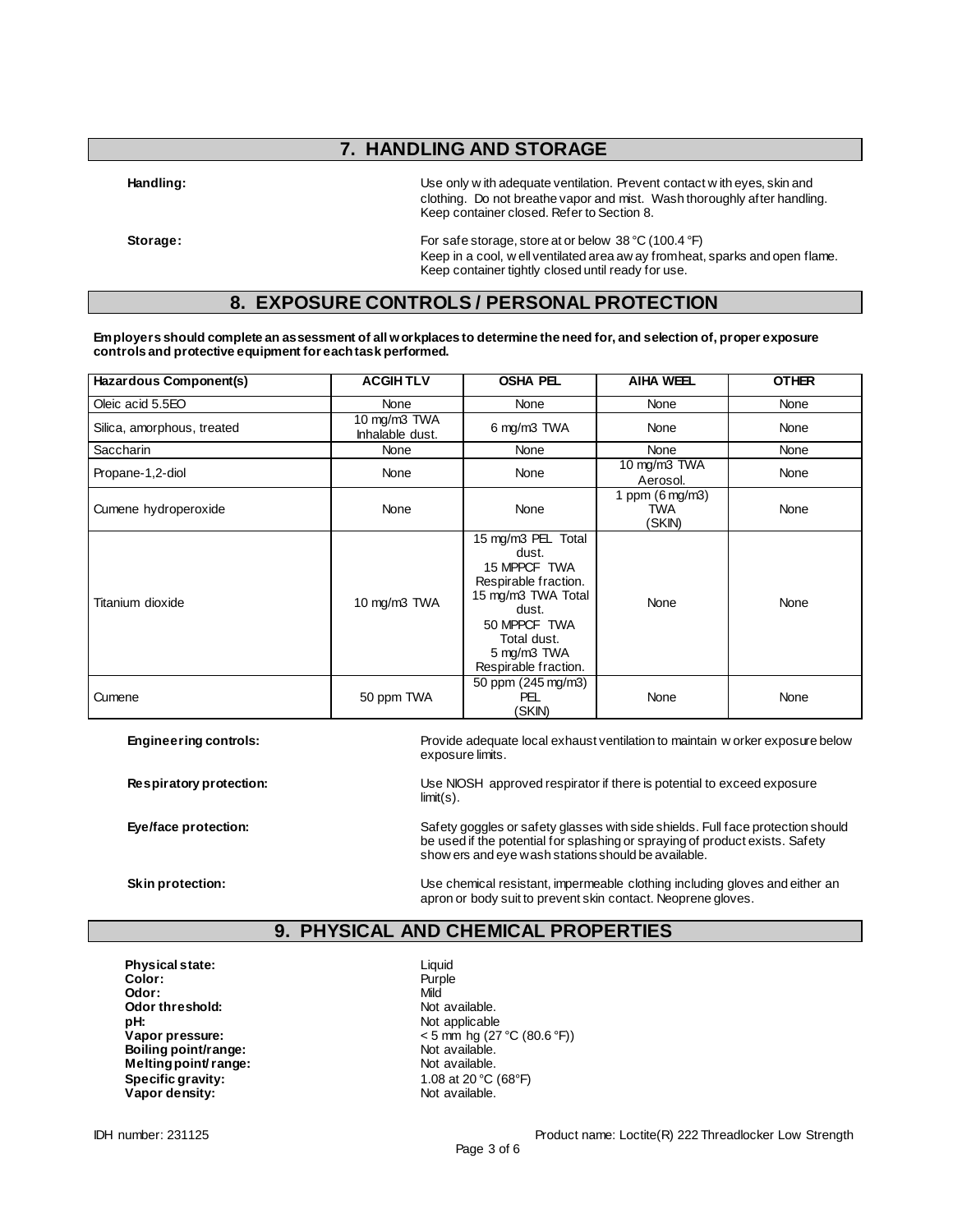| Flam mable/Explosive limits - low er:    | Not available.       |
|------------------------------------------|----------------------|
|                                          |                      |
| Flam mable/Explosive limits - upper:     | Not available.       |
| Autoignition temperature:                | Not available.       |
| <b>Flam mability:</b>                    | Not applicable       |
| <b>Evaporation rate:</b>                 | Not available.       |
| Solubility in water:                     | Slight               |
| Partition coefficient (n-octanol/water): | Not available.       |
| <b>VOC content:</b>                      | $0.67 \%$ ; 6.53 g/l |
| Viscosity:                               | Not available.       |
| Decomposition temperature:               | Not available.       |

Not available. **Flammable/Explosive limits - lower:** Not available. Not available. Not available. **Slight** Not available. Not available.

# **10. STABILITY AND REACTIVITY**

| Stability:                           | Stable under normal conditions of storage and use.                                                                              |  |  |
|--------------------------------------|---------------------------------------------------------------------------------------------------------------------------------|--|--|
| Hazardous reactions:                 | None under normal processing. Polymerization may occur at elevated temperature or in the<br>presence of incompatible materials. |  |  |
| Hazardous decomposition<br>products: | Oxides of carbon. Oxides of sulfur. Oxides of nitrogen. Irritating organic vapours.                                             |  |  |
| Incompatible materials:              | Strong oxidizing agents.                                                                                                        |  |  |
| <b>Reactivity:</b>                   | Not available.                                                                                                                  |  |  |
| Conditions to avoid:                 | Store aw ay from incompatible materials. Elevated temperatures. Heat, flames, sparks and<br>other sources of ignition.          |  |  |

# **11. TOXICOLOGICAL INFORMATION**

**Relevant routes of exposure:** Skin, Inhalation, Eyes, Ingestion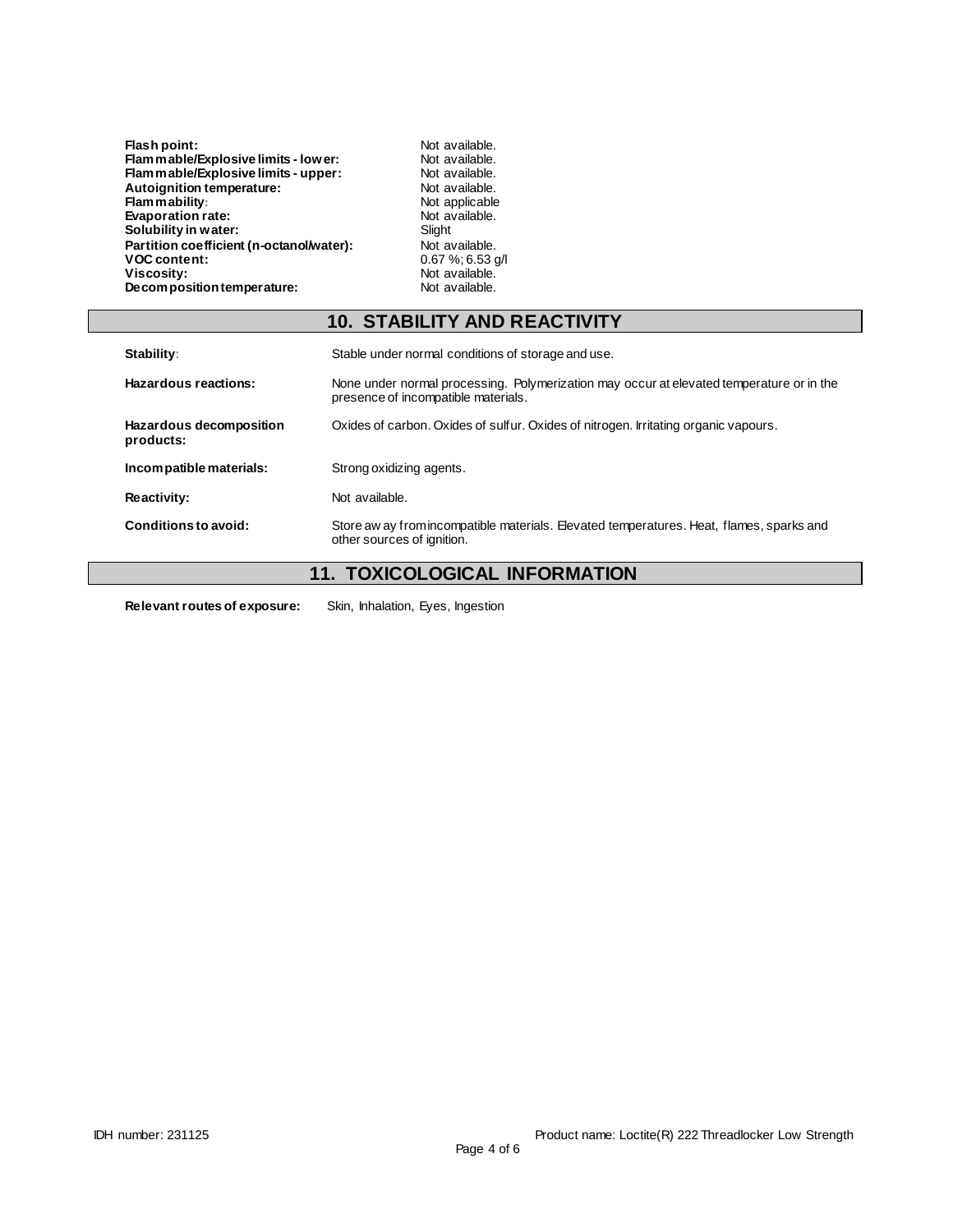### **Potential Health Effects/Symptoms**

| Inhalation:          | Inhalation of vapors or mists of the product may be irritating to the respiratory system. |
|----------------------|-------------------------------------------------------------------------------------------|
| <b>Skin contact:</b> | Causes skin irritation.                                                                   |
| Eve contact:         | Causes serious eye irritation.                                                            |
| Ingestion:           | May cause gastrointestinal tract irritation if sw allowed.                                |

| Hazardous Component(s)     | LD50s and LC50s                                                                                              | Immediate and Delayed Health Effects                              |  |
|----------------------------|--------------------------------------------------------------------------------------------------------------|-------------------------------------------------------------------|--|
| Oleic acid 5.5EO           | None                                                                                                         | <b>Irritant</b>                                                   |  |
| Silica, amorphous, treated | <b>None</b>                                                                                                  | No Target Organs                                                  |  |
| Saccharin                  | Oral LD50 (Mouse) = $17$ g/kg                                                                                | No Target Organs                                                  |  |
| Propane-1,2-diol           | Oral LD50 (Rabbit) = 18 g/kg<br>Oral LD50 (Mouse) = $23.9$ g/kg<br>Oral LD50 $(Rat) = 30$ g/kg               | <b>Irritant</b>                                                   |  |
| Cumene hydroperoxide       | Inhalation LC50 (Mouse, $4 h$ ) = 200 mg/l                                                                   | Allergen, Central nervous system, Corrosive,<br>Irritant, Mutagen |  |
| Titanium dioxide           | Irritant, Respiratory, Some evidence of<br>None                                                              |                                                                   |  |
| Cumene                     | Oral LD50 (Rat) = $2.91$ g/kg<br>Oral LD50 (Rat) = $1,400$ mg/kg<br>Inhalation LC50 (Rat, $4 h$ ) = 8000 ppm | Central nervous system, Irritant, Lung                            |  |

| Hazardous Component(s)     | <b>NTP Carcinogen</b>                               | <b>IARC Carcinogen</b> | <b>OSHA Carcinogen</b><br>(Specifically Regulated) |
|----------------------------|-----------------------------------------------------|------------------------|----------------------------------------------------|
| Oleic acid 5.5EO           | No.                                                 | <b>No</b>              | No.                                                |
| Silica, amorphous, treated | No                                                  | No                     | No.                                                |
| Saccharin                  | No                                                  | No                     | No.                                                |
| Propane-1,2-diol           | No.                                                 | <b>No</b>              | No.                                                |
| Cumene hydroperoxide       | No.                                                 | <b>No</b>              | No.                                                |
| Titanium dioxide           | No.                                                 | Group 2B               | No.                                                |
| Cumene                     | Reasonably Anticipated to be<br>a Human Carcinogen. | Group 2B               | <b>No</b>                                          |

## **12. ECOLOGICAL INFORMATION**

**Ecological information:** Not available.

## **13. DISPOSAL CONSIDERATIONS**

**Information provided is for unused product only.**

**Recommended method of disposal:** Follow all local, state, federal and provincial regulations for disposal.

Hazardous waste number: Not a RCRA hazardous waste.

### **14. TRANSPORT INFORMATION**

**The transport information provided in this section only applies to the material/formulation itself, and is not specific to any package/configuration.**

#### **U.S. Department of Transportation Ground (49 CFR)**

| Proper shipping name:       | RQ, Environmentally hazardous substance, liquid, n.o.s. |
|-----------------------------|---------------------------------------------------------|
| Hazard class or division:   |                                                         |
| Identification number:      | <b>UN 3082</b>                                          |
| Packing group:              | Ш                                                       |
| DOT Hazardous Substance(s): | alpha, alpha-Dimethylbenzylhydroperoxide                |
|                             |                                                         |